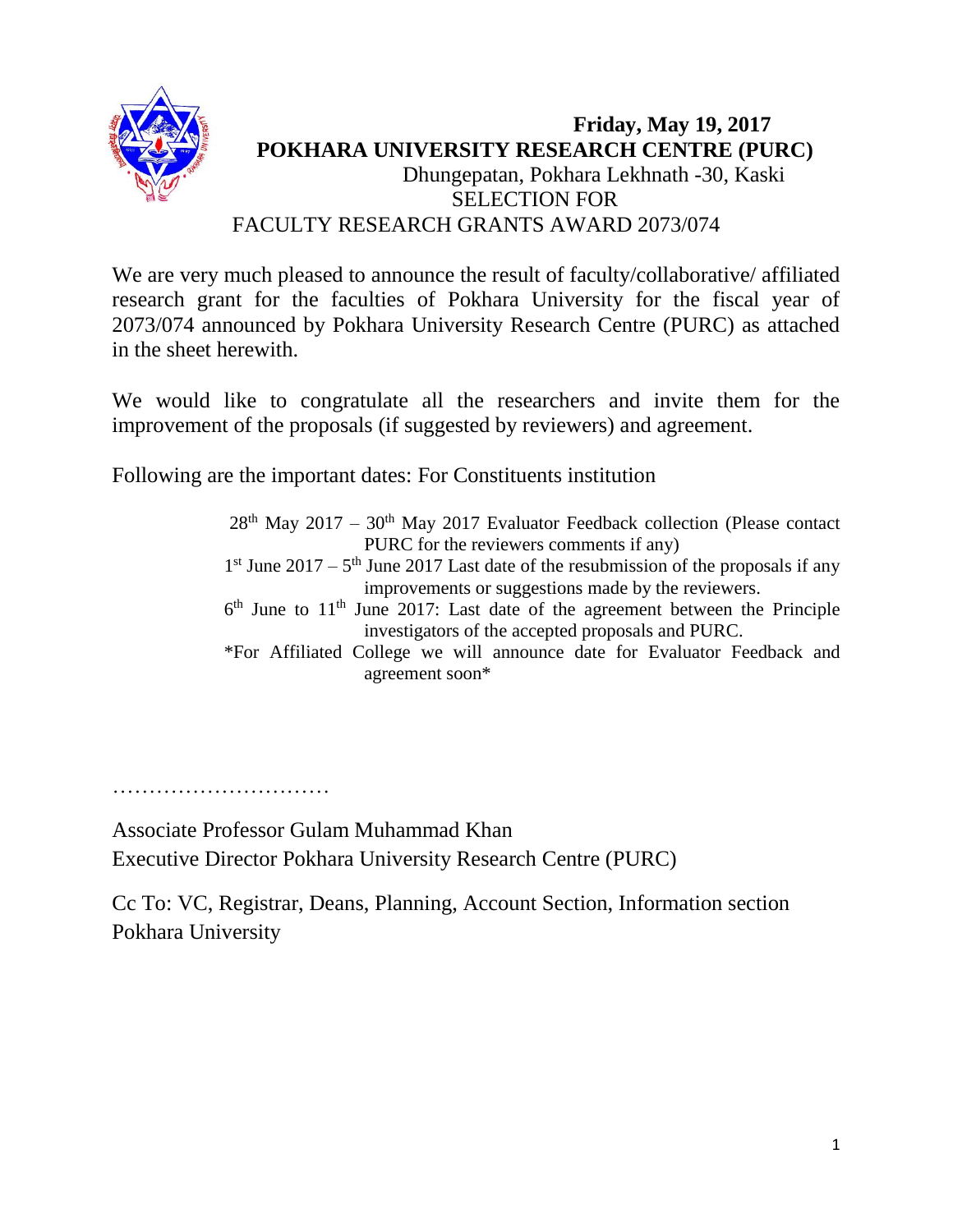# **RESULTS OF FACULTY RESEARCH GRANTS (FSY-2073-74)**

### **List of Selected Proposal**

## **Faculty Research Grants for Constituent Colleges / Schools**

| <b>SN</b>      | <b>Name of Applicant</b>                          | <b>Title of the Proposal</b>                                                                                                                            | <b>Type</b> | Faculty     |
|----------------|---------------------------------------------------|---------------------------------------------------------------------------------------------------------------------------------------------------------|-------------|-------------|
|                |                                                   |                                                                                                                                                         |             |             |
|                | Yuba Raj Tripathi                                 | Migrants' Willingness to Support to their Place of Origin : A Study on<br>Dwellers of Pokhara Lekhnath Metropolitan City Ward Number<br>Thirteen        | FR-CC       | <b>SS</b>   |
| $\overline{2}$ | Nirmala Neupane Pooja<br>Bhandari                 | Outcomes and Factors Associated with Teenage Pregnancy: A Hospital<br><b>Based Case-Control Study</b>                                                   | FR-CC       | <b>HS</b>   |
| 3              | <b>Ganesh Dhakal</b>                              | Correlation of the levels of serum hsCRP& $HbA_1C$ in diabetic patients<br>& non diabbetic individuals                                                  | FR-CC       | <b>HS</b>   |
| $\overline{4}$ | Dr Rabindra Ghimire<br>and Ms. Shreejana<br>Wagle | Willingness To Pay for community health insurance by inhabitants of<br>Pokhara Lekhnath Metropolitan City: A Contingent Valuation Study                 | FR-CC       | <b>MGMT</b> |
| 5              | Dr. Surya Bahadur G.C<br>and Rabindra Baral       | Corporate governance, ownership structure and performance : evidence<br>from nepalese listed firms                                                      | FR-CC       | <b>MGMT</b> |
| 6              | Yagya Nath Rimal                                  | Computer literacy and its application among faculty members of Pokhara<br>University: A comparative study among constituent and affiliated<br>campuses. | FR-CC       | <b>ST</b>   |
| 7              | Dr Hemchandra<br>Chaulagain                       | Critical Review on Status of Implementation of Nepal Building Code<br>After 2015 Gorkha Seismic Sequence in Pokhara-Lekhnath Metropolitan<br>City       | FR-CC       | <b>ST</b>   |
| 8              | Dr. Govind Prasad<br>Lamichhane                   | Analysis of rotating shell tower structure                                                                                                              | FR-CC       | <b>ST</b>   |
| 9              | Tek Bahadur Chhetry                               | Developing Professional Expertise in Teaching Personnels: A Survey on<br>Expectation of Teachers in Training Module/Course at Pokhara<br>University     | FR-CC       | <b>ST</b>   |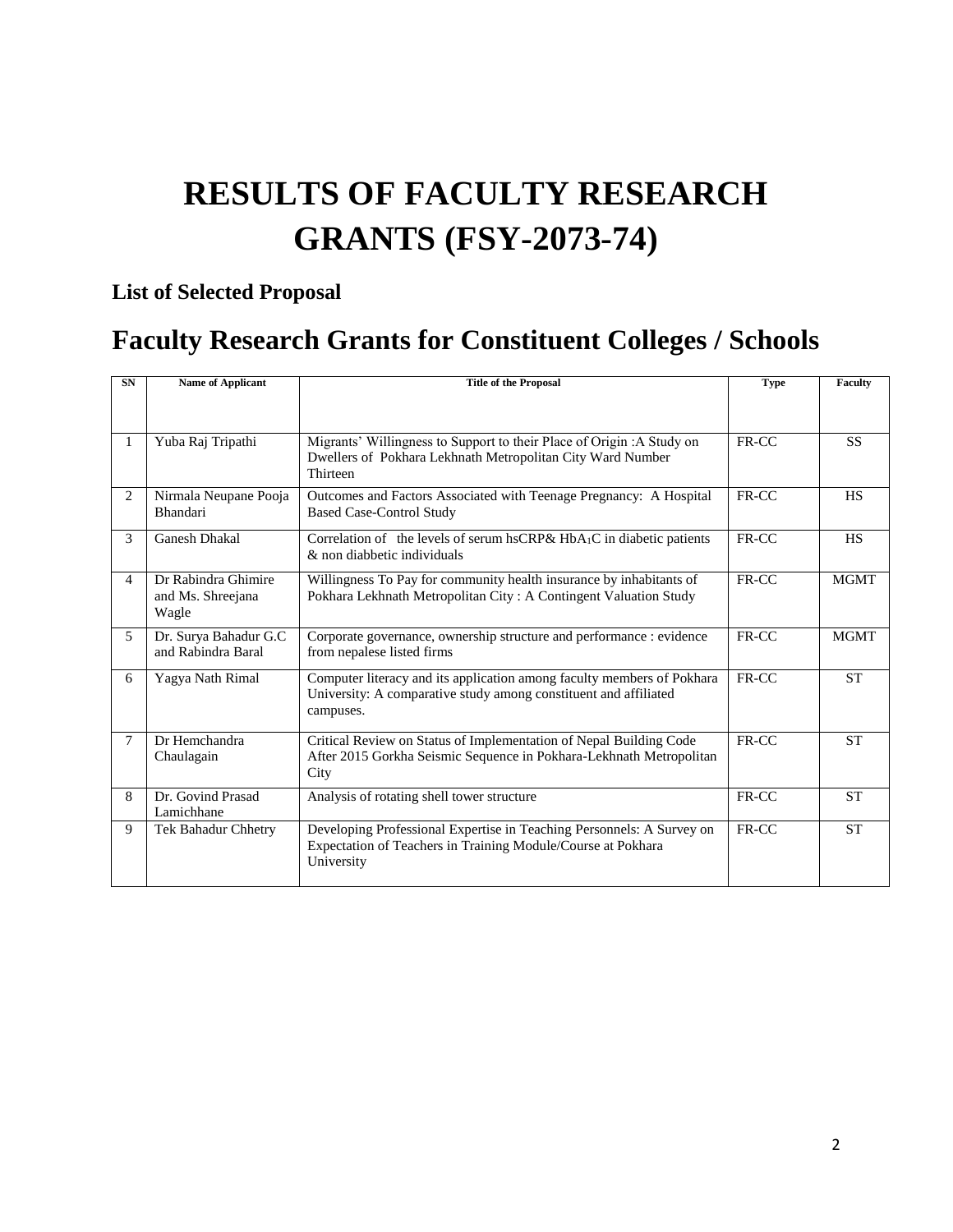## **Faculty Research Grants for affiliated Colleges**

### **List of Selected Proposal**

| <b>SN</b>      | <b>Name of Applicant</b>    | <b>Title of the Proposal</b>                | <b>Type</b> | <b>Faculty</b> |
|----------------|-----------------------------|---------------------------------------------|-------------|----------------|
| 1              | Dr. Binay Sapkota/Co-PI-    | Economic Implications of                    | FR-AC       | <b>HS</b>      |
|                | Suraj Shakya                | Polypharmacy in elderly patients in         |             |                |
|                |                             | Neplease communities.                       |             |                |
| $\overline{2}$ | Rajesh Kumar Thakur/ Co-PI- | Serum homocysteine and uric acid level      | FR-AC       | <b>HS</b>      |
|                | Govinda Akela Poudel, Bimal | as apredictive marker of pre-eclampsia      |             |                |
|                | Chaulagain, Lakshan Poudel, |                                             |             |                |
|                | Rupa Nepal, Saroj Kunwar    |                                             |             |                |
| 3              | Nirajan Khakhurel/Co-PI-    | <b>IOT</b> based smart farming              | FR-AC       | <b>ST</b>      |
|                | Shivahari Acharya, Ujjwal   |                                             |             |                |
|                | Koirala                     |                                             |             |                |
| $\overline{4}$ | Bibhuti Ojha/Co-PI- Binaya  | Hydro-economic modeling of water flow       | FR-AC       | <b>ST</b>      |
|                | Shakya                      | allocation in sub-basin level of west rapti |             |                |
|                |                             | basin, Nepal                                |             |                |